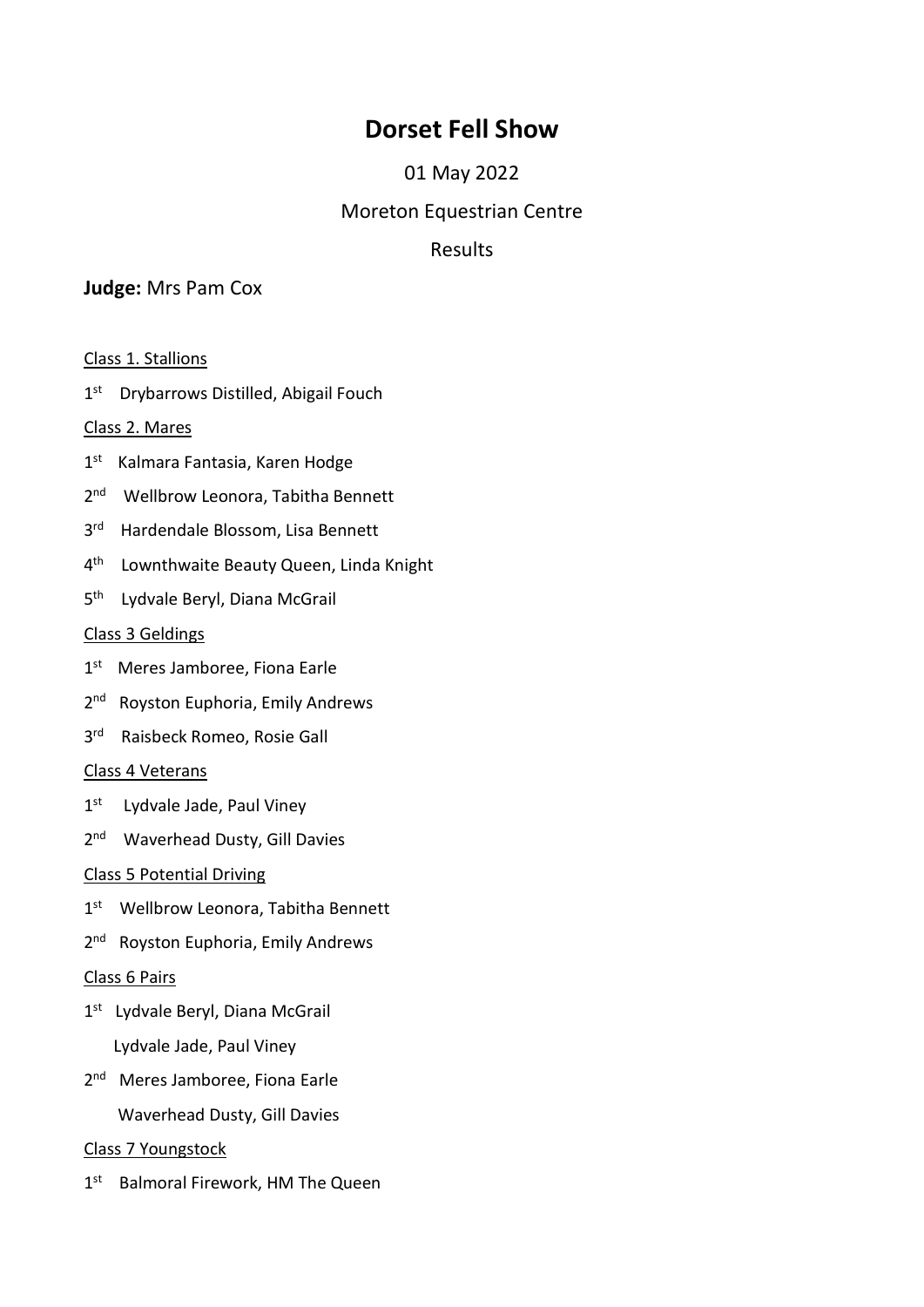#### Class 8 Colts aged 2 or 3

No entries

#### Class 9 Novice Ridden

- 1<sup>st</sup> Lydvale Beryl, Diana McGrail
- 2<sup>nd</sup> Lydvale Jade, Paul Viney
- 3<sup>rd</sup> Waverhead Patience, Jayne Cottingham
- 4<sup>th</sup> Royston Euphoria, Emily Andrews

#### Class 10 Ridden Stallions

1<sup>st</sup> Drybarrows Distilled, Abigail Fouch

#### Class 11 Ridden Mares

- 1<sup>st</sup> Kalmara Fantasia, Karen Hodge
- 2<sup>nd</sup> Summerhouse Greta, Kirsty Budd
- 3<sup>rd</sup> Lydvale Beryl, Diana McGrail
- 4<sup>th</sup> Waverhead Patience, Jayne Cottingham
- 5<sup>th</sup> Hardendale Blossom, Lisa Bennett

#### Class 12 Ridden Geldings

- 1<sup>st</sup> Mosshey Centurion, Georgia Norton
- Class 13 Ridden Veterans
- 1<sup>st</sup> Lydvale Jade, Paul Viney
- Class 14 Traditional Ridden Stallions & Geldings
- 1<sup>st</sup> Royston Euphoria, Emily Andrews
- 2<sup>nd</sup> Mosshey Centurion, Georgia Norton

#### Class 15 Traditional Ridden Mares

- 1<sup>st</sup> Kalmara Fantasia, Karen Hodge
- 2<sup>nd</sup> Summerhouse Greta, Kirsty Budd
- 3<sup>rd</sup> Hardendale Blossom, Lisa Bennett
- 4<sup>th</sup> Waverhead Patience, Jayne Cottingham
- 5 th Lydvale Jade, Paul Viney
- 6<sup>th</sup> Lydvale Beryl, Diana McGrail